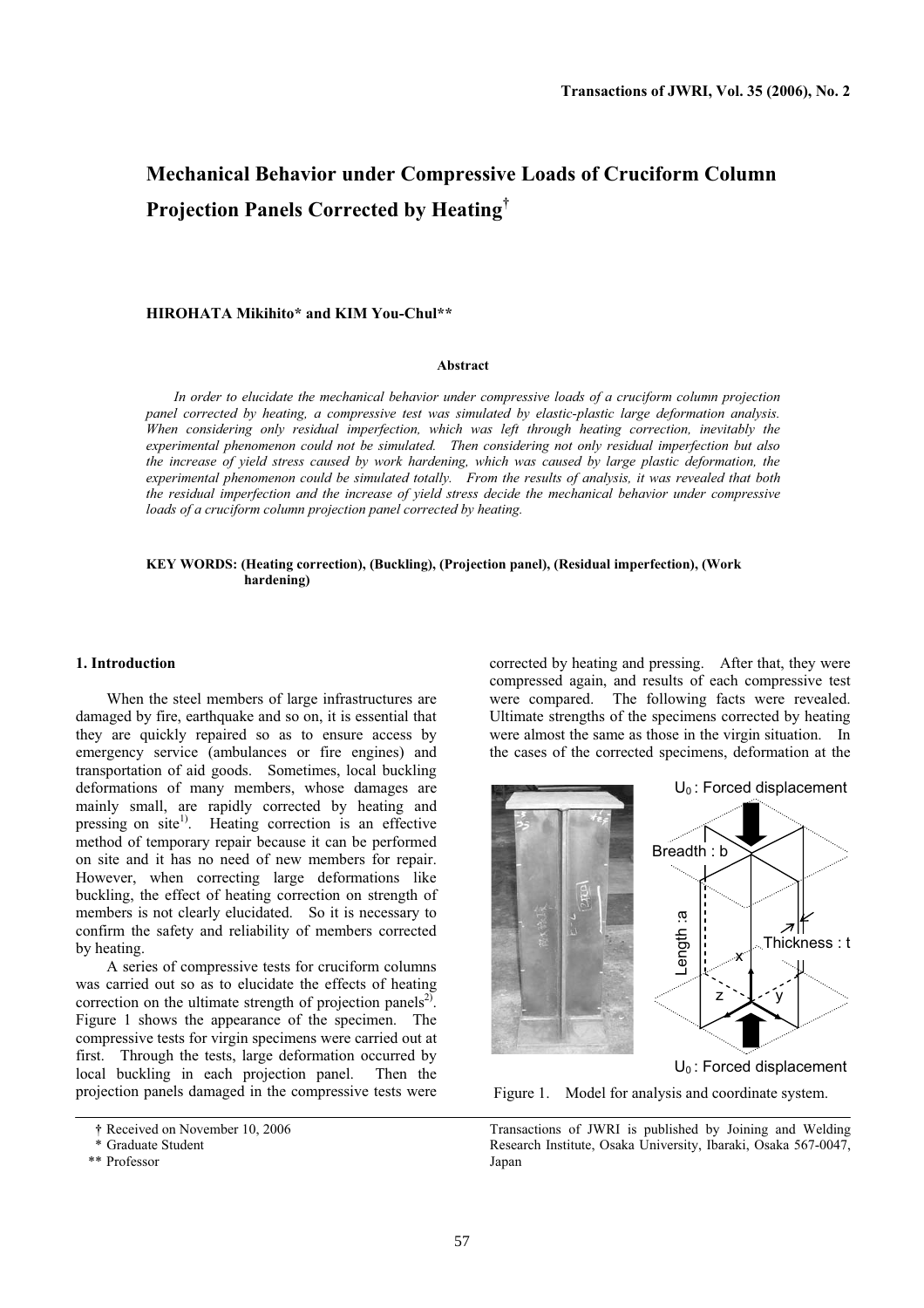# **Mechanical Behavior under Compressive Loads of Cruciform Column Projection Panels Corrected by Heating**

ultimate situation became larger than that of virgin specimens. The reason was residual imperfection, which was the deformation remaining in the specimens after heating correction. If the deformation was forced to correct perfectly, there was a possibility of occurrence of cracking at the welds. Therefore, in order to prevent cracking, residual imperfection was inevitably left.

On the other hand, the deformation mode of the corrected specimens variously changed. In the virgin compressive test, the projection panels were deformed at the center in all specimens. But in the compressive test after heating correction, the part at which large deformation occurred largely changed. The reason was not entirely clear.

In this paper, the compressive tests are simulated by elastic-plastic large deformation analysis in order to investigate the reason why the deformation mode of the corrected specimens variously changed compared with that of the virgin specimens. Based on the results, the factors that decide the mechanical behavior under compressive loads of cruciform column projection panels corrected by heating can be clarified.

# **2. Simulation of a compressive test for a virgin specimen**

A compressive test for a virgin specimen is simulated by elastic-plastic large deformation analysis. In the analytic program, bi-linear degenerated shell elements are used<sup>3</sup>. Table 1 shows sizes of an analytic model and mechanical properties of the material used in analysis. Initial deflection in analysis is given by Eq.(1). In Eq.(1), the first term is a deflection of a column's axis, the second is a deflection in the out-of-plane direction of a projection panel. Residual stress is not considered in the analysis.  $A_{0Z}$  is 0.5 and  $A_{0mn}$  is 0.1(mm), which are selected as actually measured values of initial deflection. The number of waves,m is 1,and n are 1 and 3.

$$
w_0 = A_{0z} \sin \frac{\pi x}{a} + \sum A_{0mn} \sin \frac{m\pi x}{a} \sin \frac{n\pi y}{2b}
$$
 (1)

Results of the experiment and analysis are shown in Figure 2 and 3, the former are deformation modes of the specimen obtained by the experiment and analysis, and the latter is the relation between load and out-of-plane displacement. Both in the experiment and analysis, the point at which large out-of-plane deformation occurred was at the center of the projection panels. From the results, it can be said that the experimental results could be simulated successfully by analysis. That is, the adequacy for the result of analysis was confirmed.

## **3. Simulation of a compressive test for the specimen corrected by heating**

### **3.1 Modeling of residual imperfection**

In the experiment, heating correction for the damaged projection panels was performed at the part which large out-of-plane deformation by local buckling occurred<sup>2)</sup>. The center of a panel around a free edge was heated by a gas burner at first and then pressed through a jig by a pressing machine. In order not to change the microstructure, heating temperature was kept below  $A_1$ transformation temperature  $(550-650 \degree C)^4$ . Because

Table 1. Mechanical properties and dimension of specimens.

| Material                          |                  | SM490YA |
|-----------------------------------|------------------|---------|
| Young's modulus E (GPa)           |                  | 200     |
| Yield stress                      | $\sigma_Y$ (MPa) | 371     |
| Tensile strength $\sigma_U$ (MPa) |                  | 535     |
| Poisson's ratio                   | $\mathcal{V}$    | 0.3     |
| Length                            | (mm)<br>a        | 700     |
| <b>Breadth</b>                    | (mm)<br>b        | 126     |
| <b>Thickness</b>                  | (mm)             |         |

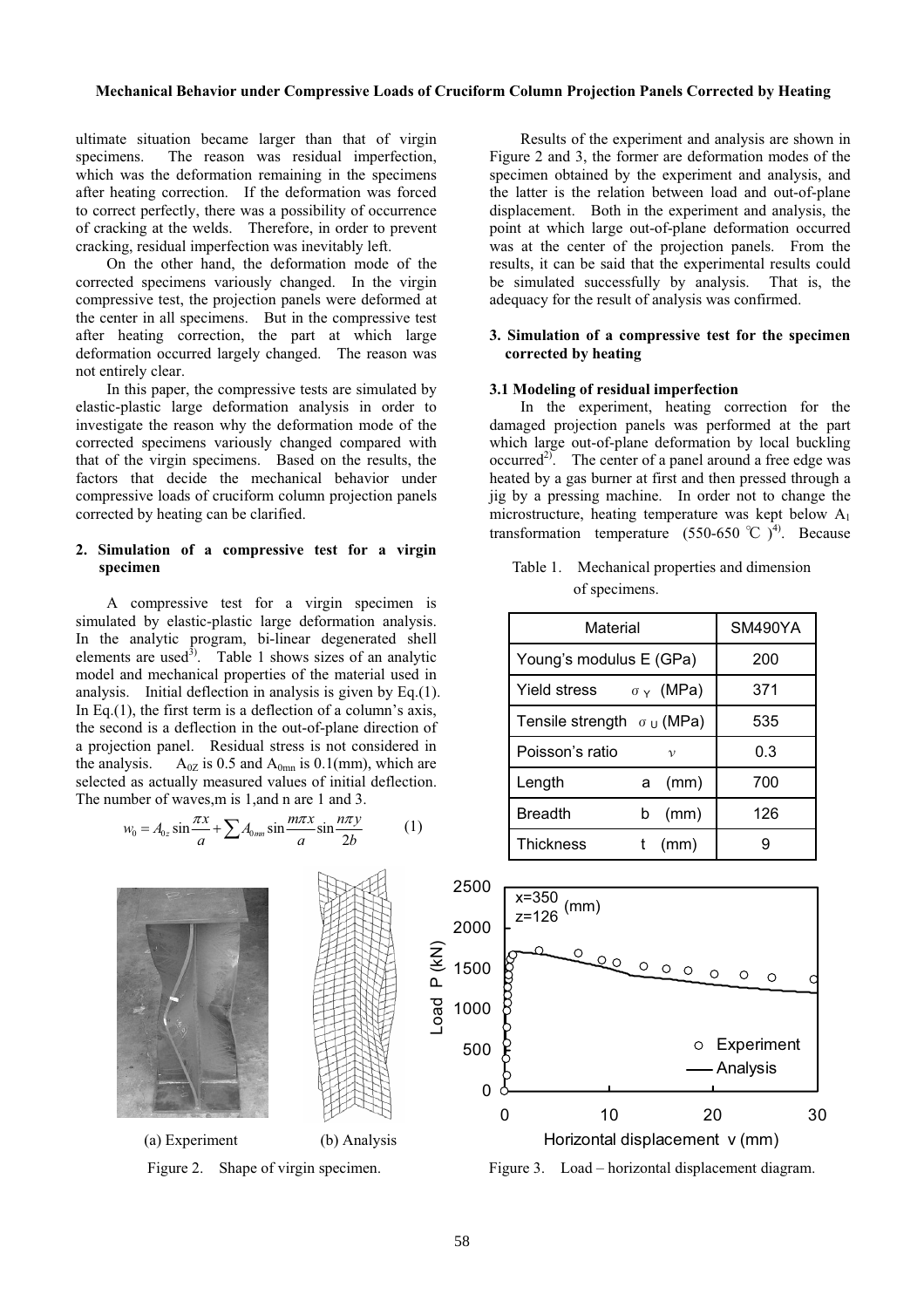

Figure 4. Residual imperfection

heating correction was performed without subdividing the specimens, one of them was corrected incompletely and cracks occurred near the weld metal. Therefore, some imperfection was left near the weld metal in order to prevent cracking. This was named residual imperfection. Figure 4 shows the appearance of the residual imperfection, and average values of the residual imperfection of 4 projection panels in the objective specimen are shown in Table 2.

For the corrected specimen, this residual imperfection corresponds to initial deflection. And the values of the residual imperfection are much larger than the initial imperfection in the virgin situation. Therefore, it can easily be said that the residual imperfection should largely affect the mechanical behavior under compressive loads of the specimens corrected by heating.

At first, the effects of the residual imperfection on the mechanical behavior under compressive loads of the specimen after heating correction are investigated by analysis. So as to consider the residual imperfection in the analysis, initial deflection of the corrected specimen is modeled by Eq. $(2)$ . In Eq. $(2)$ , the first term is a deflection of a column's axis, the second is a deflection in the out-of-plane direction of a projection panel, and the third is the residual imperfection which exists locally.

$$
w_{res} = A_{0z} \sin \frac{\pi x}{a} + \sum A_{0mn} \sin \frac{m\pi x}{a} \sin \frac{n\pi y}{2b}
$$
  
+
$$
+ e \sin \frac{\pi (x - x_1)}{h} \sin \frac{\pi y}{d}
$$
 (2)

Here, the third term is given in  $x_1 \le x \le x_2$ ,  $0 \le y \le d$ .

The values in Table 2 are given as the residual imperfection.  $A_{0Z}$  is -0.5 and  $A_{0mn}$  is -1.0(mm), which are selected as actually measured values of initial deflection after heating correction. The number of

| Initial deflection of axis<br>$A_{0Z}$ (mm)             | 1.0   |  |
|---------------------------------------------------------|-------|--|
| Out-of-plane deformation<br>of free edge $A_{0mn}$ (mm) | -1.5  |  |
| Residual imperfection                                   |       |  |
| e (mm)                                                  | 14.1  |  |
| $d$ (mm)                                                | 65.3  |  |
| h (mm)                                                  | 136.3 |  |

Table 2. Sizes of residual imperfection.

waves, both m and n are 1.

Considering the residual imperfection by Eq.(2), the compressive test for the corrected specimen was simulated. The results of analysis are shown in Figure 5 and 6. The former show deformation modes of the specimen and the latter show the relation between load and horizontal displacement.

The residual imperfection at the center of the panel was jutted out to the left side in Figure 5. Therefore, at first, the free edge ( $x=350$ ,  $z=126$ (mm)) moved to the left side, that is, the same direction toward which the residual imperfection was jutted out (Figure 6). After that, in the experiment, the panels were deformed, not at the center but at the upper side of the panels, and that point moved to the right side (Figure 5 (a): Experiment). At the same time, the free edge at the center turned over to the right side. On the other hand, in analysis, as a natural result, a large deformation occurred at the center of the panel at which the residual imperfection existed (Figure 5 (b): Analysis). A deformation mode under compressive loads of the specimen obtained by the experiment could not be simulated by analysis.

By the way, the ultimate strength obtained by analysis was not in agreement with that obtained in the experiment. The ultimate strength in analysis was lower than that in the experiment.

From these results, it can be said that the change of the deformation mode under compressive loads of the specimen after heating correction could not be explained by residual imperfection alone.

# **3.2 Modeling of increase of yield stress by work hardening**

From the above results, it was concluded that the deformation mode under compressive loads of the specimen corrected by heating was not decided by residual imperfection alone. When considering another factor, it is probably work hardening due to large plastic deformation. That is to say, large plastic deformation, involved in the virgin compressive test and its correction, occurred at the center of the panels. Therefore yield stress should become higher by work hardening in that region. It is possible that this increase of yield stress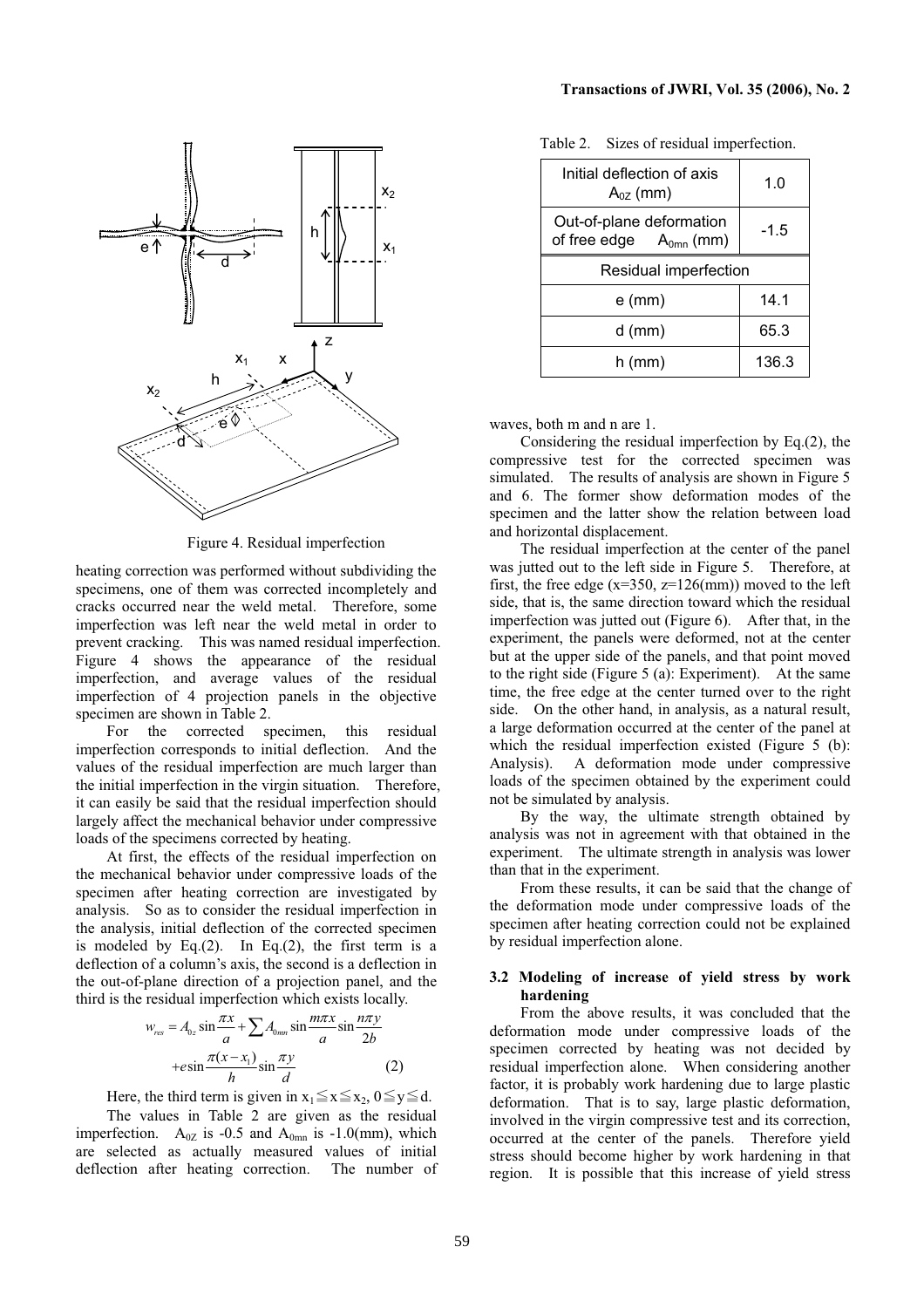#### **Mechanical Behavior under Compressive Loads of Cruciform Column Projection Panels Corrected by Heating**



affects the deformation behavior of the corrected specimen.

To confirm the occurrence of work hardening and the increase of yield stress through plastic deformation, a tensile test is a convenient method. But, it was difficult to cut out many specimens for tensile tests from cruciform column projection panels. Then, noting an interrelation between Vickers hardness and yield stress<sup>6</sup>, instead of tensile tests, Vickers hardness tests for the corrected specimen were conducted.

 Figure 7 (a) shows the measuring point for hardness and a result of the hardness test is shown in Figure 7 (b). In Figure 7 (b), maximum, minimum and average values of hardness in each measured range (10mm) are described. From the result, it is well known that at the center of the panels, that is, the part at which large out-of-plane deformation occurred in the virgin compressive test, were hardened both at the free edge and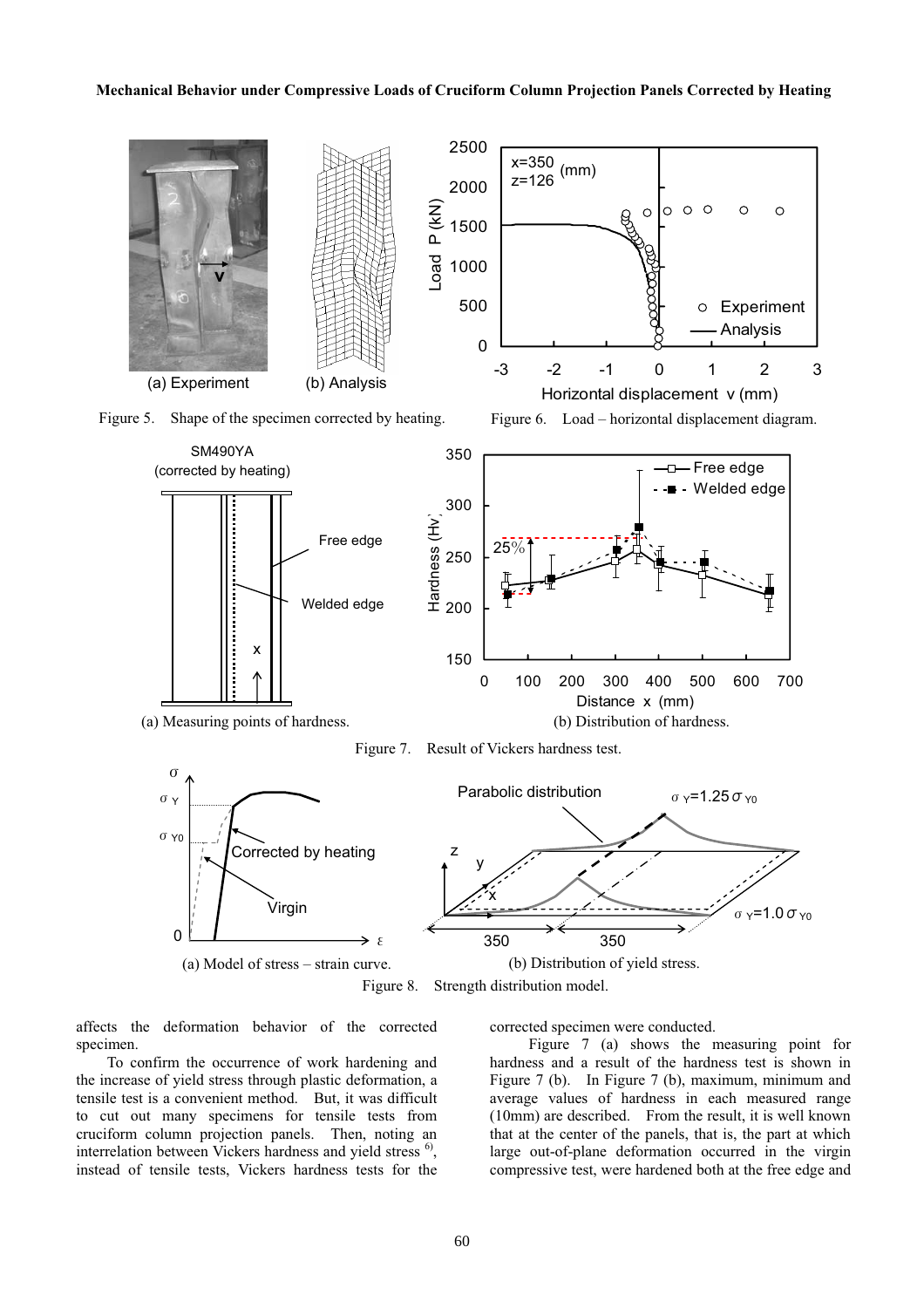

Figure 9. Shape of the specimen corrected by heating.

the welded edge. Therefore, as well as hardness, yield stress at the center of the panels should become higher due to large plastic deformation.

In order to consider the increase of yield stress in the analysis, it is assumed that the stress-strain curve of the panels corrected by heating traces the solid line in Figure 8 (a), and the projection panels have a parabolic distribution of yield stress based on the result of the hardness test (shown in Figure 8 (b)).

Using this stress-strain curve and the residual imperfection from Eq.(2), analysis was conducted again.

The results of analysis are shown in Figure 9 and 10. When considering only residual imperfection, the deformation mode under compressive loads of the specimen could not be simulated (refer to Figure 5), but by considering the increase of yield stress also, the deformation mode under compressive loads of the specimen and relation between load and horizontal displacement were simulated successfully (Figure 9 and 10).

From these results, it was concluded that the deformation mode under compressive loads of cruciform column projection panels corrected by heating was decided by both the residual imperfection and the increase of yield stress through large plastic deformation.

The reason of the change of the deformation mode is as follows. The residual imperfection exists at the center of the projection panel. At the same time yield stress becomes higher around this region. Therefore out-of-plane deformation does not occur at the center necessarily, and it occurs in the other part such as the upper side of the panels. When the residual imperfection is relatively large, out-of-plane deformation should occur at the center of the panels. But when it is relatively small, out-of-plane deformation should occur not at the center but at the other part in the panel such as the objective specimen. It is probable that the deformation mode under compressive loads of the specimen corrected by heating is decided by both the degree of the residual imperfection and the increase of yield stress.



Figure 10. Load – horizontal displacement diagram.

By the way, when noting the ultimate strength, in the case of considering only the residual imperfection, the ultimate strength obtained by analysis was lower comparing with that obtained by the experiment (refer to Figure 6). But by considering the increase of yield stress also, the ultimate strength is simulated accurately by analysis (refer to Figure 10). That is, the increase of yield stress is also a factor deciding the ultimate strength of the panels corrected by heating.

In any case, it was concluded that the factors governing the mechanical behavior under compressive loads of a cruciform column projection panel corrected by heating were both the residual imperfection and the increase of yield stress by large plastic deformation.

# **4. Conclusions**

In order to elucidate mechanical behavior under compressive loads of a cruciform column projection panel corrected by heating, compressive tests in a virgin situation and after heating correction were simulated by elastic-plastic large deformation analysis.

The obtained main results are as follows:

- (1) By simulating a compressive test for a virgin specimen, the adequacy of the analytic program was confirmed.
- (2) Considering only the residual imperfection, a compressive test for the specimen after heating correction was not simulated successfully.
- (3) Considering not only the residual imperfection but also the increase of yield stress, the experimental results such as deformation mode and relation between load and horizontal displacement were successfully simulated by analysis.
- (4) It was concluded that the factors governing the mechanical behavior under compressive loads of a cruciform column projection panel corrected by heating were both the residual imperfection and the increase of yield stress by large plastic deformation.